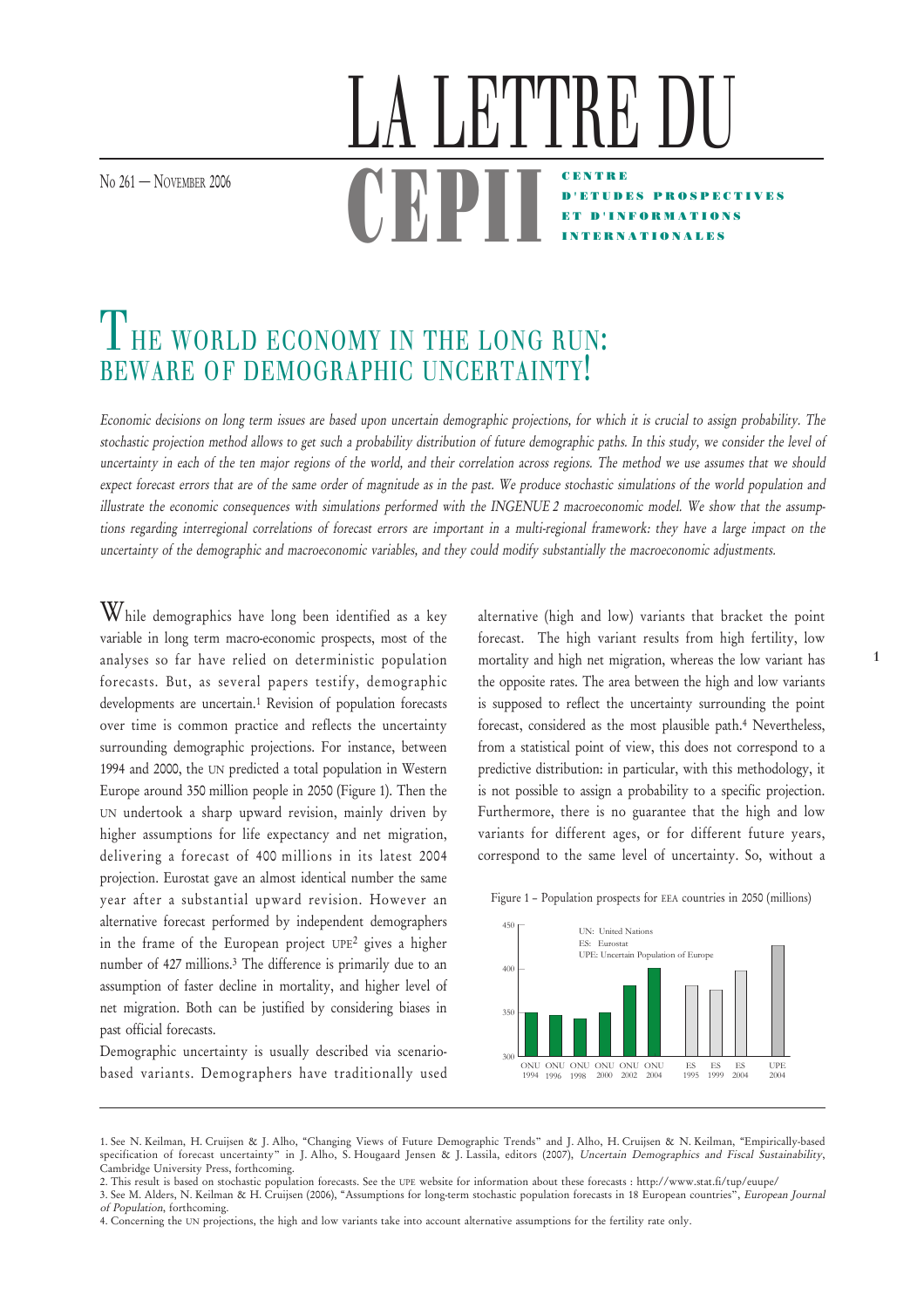quantitative yardstick, it is difficult – essentially impossible – to come up with a set of high-low intervals that would be consistent in the probabilistic sense. As a consequence, the standard approach has several important shortcomings as a means of describing forecast uncertainty.

Nevertheless, many investment and economic policy decisions (such as pension systems sustainability and energy policy) rely on long term population and GDP projections. So, it is crucial to provide probabilistic prediction intervals for these projections in order to get a better assessment of the possible future demographic and economic paths. Such prediction intervals could be computed on the basis of stochastic population projections. We produce stochastic simulations of the world population and illustrate the macroeconomic consequences of demographic uncertainty in a multi-regional setting with simulations performed with the computable, general equilibrium, multi-regional overlapping-generations model INGENUE 2.5

## Regional Uncertainty

Our stochastic projections of population are performed for each of the 10 regions of the INGENUE 2 model (see the list in Table 1). On the basis of these simulations, we could get a predictive distribution for the period 2000-2050 around the point forecast that is included in the baseline scenario of the economic model.6 In stochastic population forecasts, future fertility and mortality rates and net migration are considered as random variables.7 These estimates depend on the volatility of population development during the past half century (see Box). For some regions (such as Western Europe and North America) this period has been relatively calm, so the level of uncertainty as specified in Table 1 is lower than other estimates based on longer time periods. For other regions, the period may have been unusually turbulent. For instance, the degree of uncertainty for the Russian area is high: the standard deviation around the mean value (coefficient of variation) that we reproduce for 2050 is  $\pm$  26%.<sup>8</sup>

Demography is a key variable in long term macro-economic analysis (potential GDP growth projections); as a consequence, demographic uncertainty could translate into macroeconomic uncertainty. In order to illustrate this point, we focus on two

Table 1 – Coefficients of variation used for the calibration of the uncertainty scale parameters

| North<br>America | Western<br>Europe | Eastern<br>Europe | apan    | South<br>America |
|------------------|-------------------|-------------------|---------|------------------|
| 6%               | $5\%$             | 6%                | 13%     | 12%              |
| Mediterranean    | Africa            | Russian           | Chinese | Indian           |
| area             |                   | area              | area    | area             |
| 24%              | 17%               | 26%               | 11%     | 11%              |

Source: Authors' calculations, from National Research Council (2000): Beyond Six Billion.

regions of the model: Western Europe and the Russian area, where the uncertainty is assumed to be the highest in the next decades.9

Western Europe will age rapidly in the coming decades (Table 2): the median of the dependency ratio (defined as the number of retirees in percentage of total working age population) is expected to increase from 0.50 in 2010 to 0.99 in 2050, with a 90% prediction interval of [0.88, 1.13]. The Russian area will age by as much, from 0.31 to 0.82 in 2050, but starting from a lower level. However, a major difference is that, in this latter region, the 90% prediction interval ranges from 0.46 to 1.30 in 2050. Furthermore, notice that the dispersion is already high in 2030.

Table 2 – Percentiles of the predictive distribution of the dependency ratios in Western Europe and Russian area

|                       |      | P5   | P <sub>25</sub> | <b>P50</b> | <b>P75</b> | <b>P95</b> |
|-----------------------|------|------|-----------------|------------|------------|------------|
| <b>Western Europe</b> |      |      |                 |            |            |            |
|                       | 2010 | 0.49 | 0.5             | 0.5        | 0.5        | 0.5        |
|                       | 2030 | 0.77 | 0.79            | 0.81       | 0.83       | 0.85       |
|                       | 2050 | 0.88 | 0.95            | 0.99       | 1.04       | 1.13       |
| Russian area          |      |      |                 |            |            |            |
|                       | 2010 | 0.28 | 0.3             | 0.31       | 0.32       | 0.33       |
|                       | 2030 | 0.33 | 0.43            | 0.5        | 0.56       | 0.63       |
|                       | 2050 | 0.46 | 0.66            | 0.82       |            | 1.3        |

Source: Authors' calculations.

The uncertainty surrounding the GDP growth rate is higher for the Russian area than for Western Europe as a result of the higher uncertainty concerning the population forecasts in the former region (Figure 2). The median of the predictive distribution of GDP growth decreases in Western Europe from 1.9% in 2010 to 0.7% in 2050 with a 90% prediction interval of [0.3%, 1.0%]. Throughout the period 2000-2030 the uncertainty in birth rates has a modest impact on the size of the working age population. Therefore the growth rate of GDP stays in a close range around its mean with a 95% probability. The picture changes dramatically thereafter. High or low fertility

<sup>5.</sup> The INGENUE 2 model was developed at CEPII, Paris, in collaboration with CEPREMAP and OFCE by Michel Aglietta and Vladimir Borgy (CEPII), Jean Chateau (OECD), Michel Juillard (CEPREMAP), Jacques Le Cacheux, Gilles Le Garrec and Vincent Touzé (OFCE). For a complete description of the model and detailed definitions of world regions, see Ingenue (2007), "INGENUE 2: A long term intertemporal world model for the 21st century", CEPII Working Paper, forthcoming. This Lettre du CEPII is based on research carried out in the EU funded research project DEMWEL. For a complete presentation, see J.Alho & V.Borgy (2007), "Global Ageing and Macroeconomic Consequences of Demographic Uncertainty in a Multi-regional Model", CEPII Working Paper, forthcoming.

<sup>6.</sup> The baseline scenario of the INGENUE 2 model and the stochastic simulations performed are based on the UN demographic projection published in 2001: World Population Prospects. The 2000 Revision: volume I: Comprehensive Tables, New York, United Nations.

<sup>7.</sup> The methodological features of stochastic population forecasts are explained in Alho, Cruijsen and Keilman (2007) (cf. footnote 1).

<sup>8.</sup> The interpretation of such probability statements, and methods for developing them, are discussed in some detail by Alho and Spencer (2005), Statistical demography and forecasting, New York: Springer, pp. 238-264.

<sup>9.</sup> Western Europe includes EU15, Malta, Sweden, Norway and Iceland. Russian world includes Russia, Ukraine, Belarus and Moldova.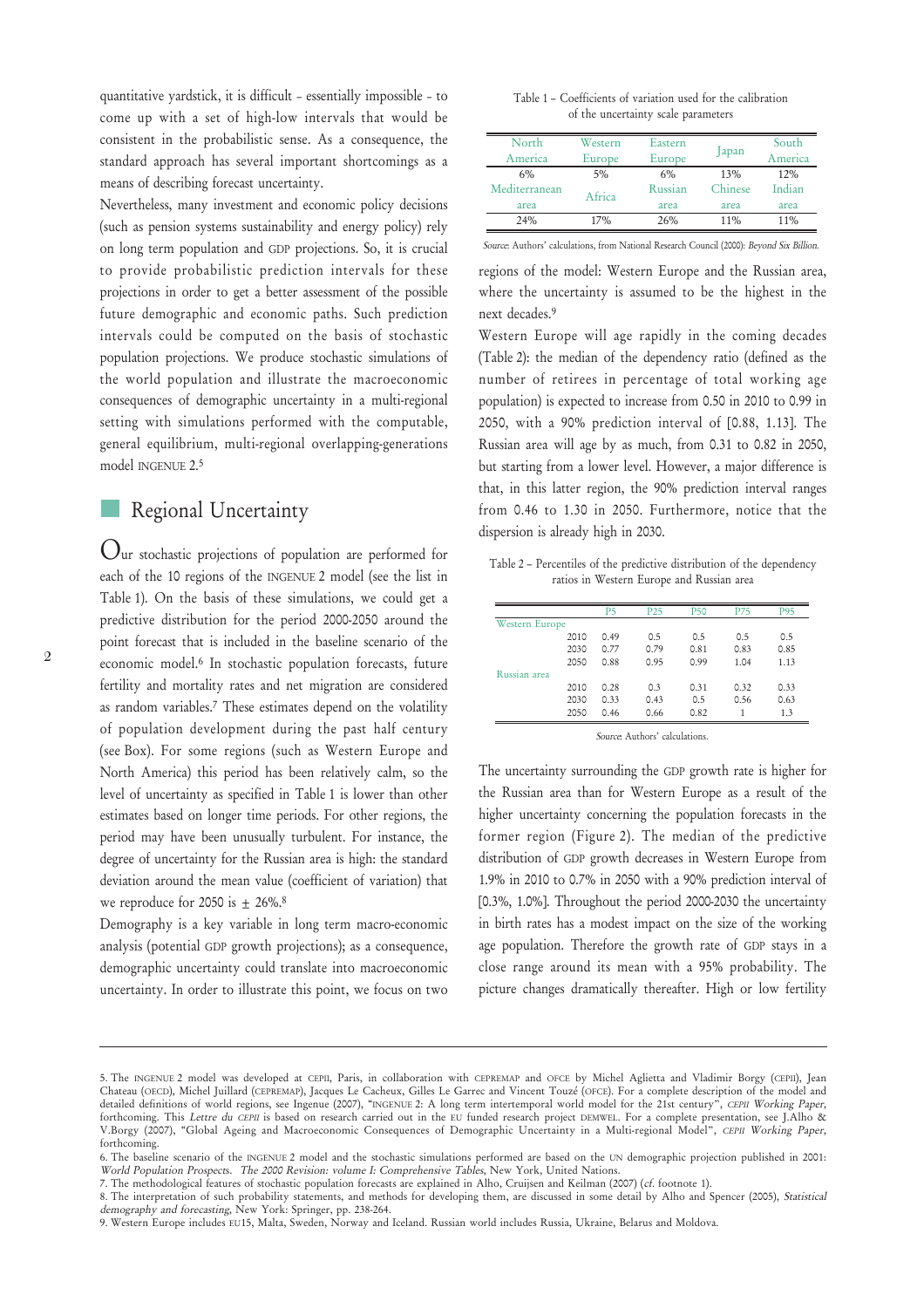In order to run the stochastic population forecasts in the 10 regions of the INGENUE 2 model, we used the program PEP (Program for Error Propagation) developed by Juha Alho. Stochastic cohort-component forecasts are formally similar to conventional population forecast, but future fertility and mortality rates and net migration are considered as random variables. The stochastic simulations rely on a deterministic point forecast (the parameters of these forecasts will then be affected by random shocks). Since we assume no migration between regions, the uncertainty of forecasting derives from fertility and mortality alone. As discussed in Alho, Cruijsen and Keilman (2007)\* a direct empirical assessment of forecast uncertainty is a practical possibility in many countries, notably in the EU. However, for the broad regions of the world, only partial estimates are available. Thus, a different strategy had to be adopted. To specify the uncertainty parameters we used two sources of information. First, as regards relative level of uncertainty across age and sex, we used the empirical estimates for the 18 European countries estimated in the frame of the UPE project. Second, these estimates are proportionally calibrated to match the empirical findings concerning the overall level of uncertainty in total population size, as given in the book 'Beyond Six Billion'.

\*Cf. footnote 1. - \*\* National Research Council (2000), Beyond Six Billion: Forecasting the Worlds Population, Washington DC : National Academy Press, chapter 7.

rates are conveyed into the labour force twenty years after. In the Russian area the median decreases sharply from 1.6% in 2010 to 0.1% in 2050. The uncertainty is substantially higher than in Western Europe with a 90% prediction interval of [-1.1%, 1.2%]. So, we are unable to say with a 90% prediction interval if the growth of potential GDP in the Russian area will be +1% or -1% in 2050!10



Population and Globalisation

Figure 3 depicts a stochastic forecast for the world population on the basis of 400 simulations performed with 95% prediction intervals that assume (unrealistically) complete independence across regions. The median of the predictive distribution for the world population in 2050 is 9.51 billion. According to these estimates, there is a 50% probability that the world population in 2050 is between 9.18 and 9.87 billion people.

This result is based on stochastic simulations that assume complete independence of errors across regions. In a multiregional setting, the question of the correlation between the stochastic population forecast errors is of major interest. For instance, we could think that some specific events at the origin of these errors (for instance an epidemic or an unexpected medical research innovation) could affect simultaneously all the regions. Given that reliable empirical estimates of correlation were not available, we ran stochastic simulations with PEP in such a way that we could perform sensitivity analyses concerning the level of interregional correlation of forecast errors.11 Introducing an interregional correlation of 0.1 across the ten regions has an effect of broadening the prediction interval as compared to standard errors that assumed independence. With the assumption of the interregional correlation of 0.1, the 95% prediction interval is larger than in the case assuming independence between the regions, and ranges between 8.45 and 10.77 billion (Table 3). The 95% prediction interval is even larger when we assume an interregional correlation of 0.2 as it reaches [8.23, 10.89] billion. One must note that, in all the cases, the UN high and low variants are outside from the prediction interval, illustrating that the probability they could occur is very low.





<sup>10.</sup> In the INGENUE 2 model, demographic uncertainty translates into economic uncertainty through two channels: 1) uncertainty on the size of the working age population impacts directly GDP growth in each region; 2) GDP growth also reflects the consumption/saving choices of the households with perfect foresights who react to new population paths they discover at the beginning of the simulation period. This last point explains why uncertainty surrounding GDP growth in the Russian area is already high at the beginning of the 21st century.

Box – STOCHASTIC POPULATION PROJECTIONS AT A WORLD LEVEL : METHODOLOGICAL ISSUES

<sup>11.</sup> Technically, we relied on the use of seeds that has been implemented in PEP. The software allows to perform simulations with independent interregional errors or with perfect correlation. The degree of correlation between the regions is then obtained by playing with the number of independent and perfectly correlated simulations. For a detailed presentation, see Chapter 9 of Alho and Spencer (2005). Previous estimations performed by J.Alho lead to a correlation of 0.1 (cf. "Beyond Six Billion", chapter 7).